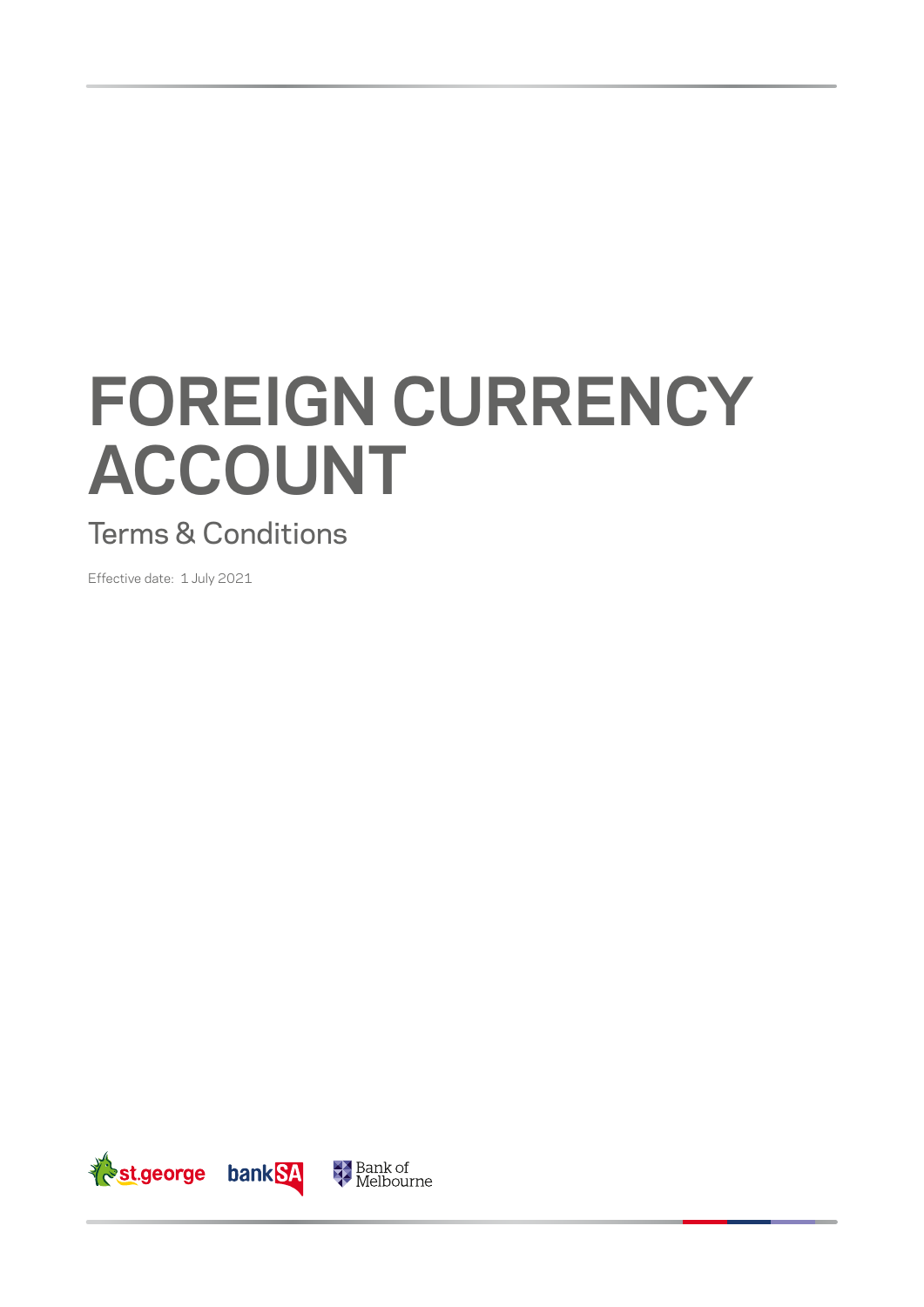# **Terms & Conditions**

In this document, the words 'we', 'our', 'us' or 'the Bank' refers to St.George Bank, Bank of Melbourne and BankSA, each of which is a brand of Westpac Banking Corporation ABN 33 007 457 141.

References to the 'Westpac Group' mean Westpac Banking Corporation and all its related brands, including St.George, Bank of Melbourne, BankSA.

This document sets out the Terms and Conditions of your account. These terms are legally binding on you in your dealings with us.

You may contact us:

- By calling 13 33 30
- By visiting our website [stgeorge.com.au](http://stgeorge.com.au)
- By visiting our branches
- By writing to us at Locked Bag 1, Kogarah NSW 1485

#### **Your Bank.**

The banking products you'll find in this document are provided to you by:

Westpac Banking Corporation ABN 33 007 457 141 and offered through its St.George, Bank of Melbourne and BankSA brands.

275 Kent Street, Sydney NSW 2000

Australian Financial Services Licence Number 233714.

We encourage you to read this document. Keep it handy so you can refer to it when you have questions.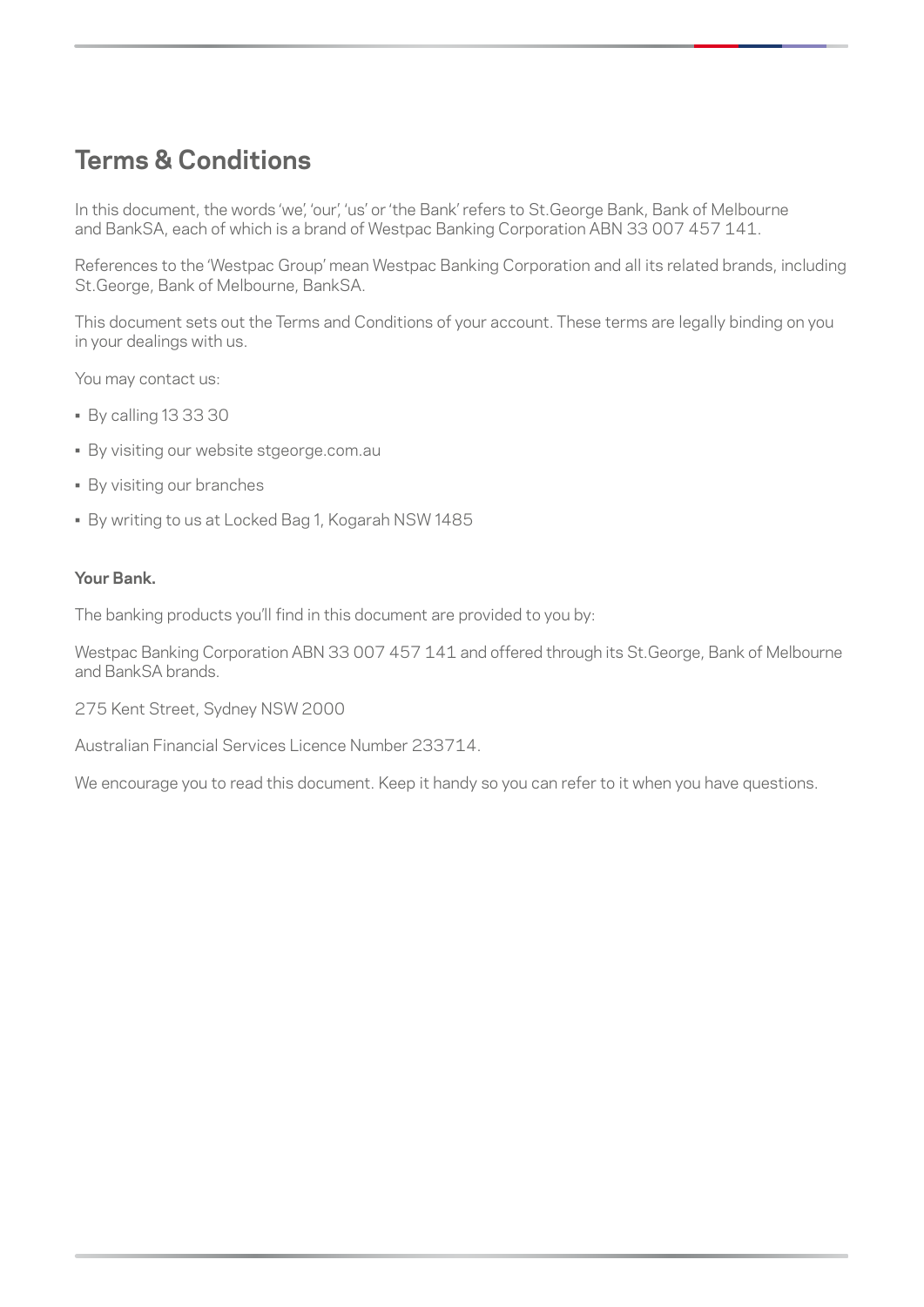# **Contents.**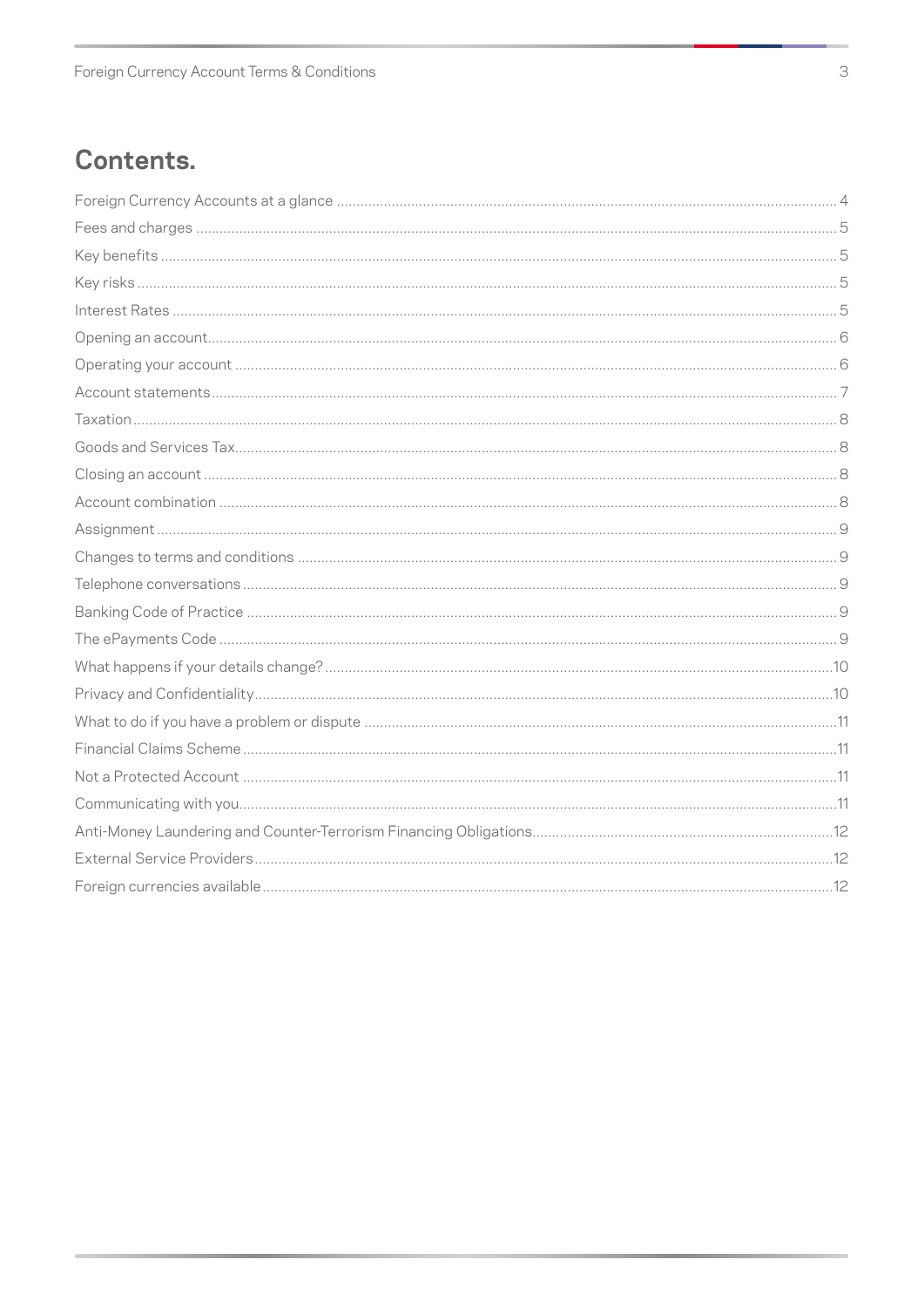# <span id="page-3-0"></span>**Foreign Currency Accounts at a glance**

|                          | Summary.                                                                                                                                                                                                                                                                                                                                                                                                                                                                                |
|--------------------------|-----------------------------------------------------------------------------------------------------------------------------------------------------------------------------------------------------------------------------------------------------------------------------------------------------------------------------------------------------------------------------------------------------------------------------------------------------------------------------------------|
| Issuer.                  | Westpac Banking Corporation In this document, the words 'we', 'our', 'us' or 'the Bank' refers<br>to St.George Bank, Bank of Melbourne and BankSA, each of which is a brand of Westpac<br>Banking Corporation ABN 33 007 457 141. References to the 'Westpac Group' mean<br>Westpac Banking Corporation and all its related brands.                                                                                                                                                     |
| Description.             | A Foreign Currency Account is a transaction account for foreign currencies. It can be used<br>to pay or receive foreign currency without having to convert it to Australian dollars.                                                                                                                                                                                                                                                                                                    |
|                          | Foreign Currency Accounts are available in most major currencies. Those foreign currencies<br>are set out in the table on page 12 of this document.                                                                                                                                                                                                                                                                                                                                     |
| Minimum account balance. | You will need to maintain a minimum foreign currency amount of the equivalent of<br>AUD\$50,000 at all times.                                                                                                                                                                                                                                                                                                                                                                           |
| Interest.                | If you have a positive balance in your Foreign Currency Account, you may earn interest on<br>that amount. See the section titled 'Interest rates' on page 5 for more information.                                                                                                                                                                                                                                                                                                       |
| Fees and charges.        | We may charge a fee for providing additional account statements. Dishonour fees may<br>also be payable where a debit item is dishonoured for any reason. See the section titled<br>'Fees and Charges' on page 5 for more information. There is no account maintenance fee<br>applied to Foreign Currency Accounts.                                                                                                                                                                      |
| Key benefits.            | - Possible protection against unfavourable foreign exchange rate movements over time<br>- You can make and receive payments in another currency without having to convert them<br>to Australian dollars<br>• Foreign Currency Accounts are available in a wide range of currencies<br>• You can manage your transactional requirements for a foreign currency                                                                                                                           |
| Key risks.               | There are currency risks associated with an adverse movement in the Australian dollar<br>that may change the value of the Australian dollar equivalent of your foreign currency<br>account. The value of the foreign currency balance in your account relative to the Australian<br>dollar may mean that the amount you withdraw from your Foreign Currency Account when<br>converted to Australian currency may be less than the amount of Australian currency you<br>originally held. |
| Suitability.             | A Foreign Currency Account may be suitable if you have cash flows in a foreign currency<br>or need to hold a foreign currency balance.<br>A Foreign Currency Account should not be used to speculate on foreign currencies or to<br>conduct frequent trading of foreign currencies.<br>A Foreign Currency Account is not an account to assist with travel needs. It cannot be linked<br>to a Travel Money Card and you cannot access your Foreign Currency Account through an           |
|                          | ATM, either within Australia or overseas. Foreign notes and coin cannot be withdrawn or<br>deposited into the Foreign Currency Account.                                                                                                                                                                                                                                                                                                                                                 |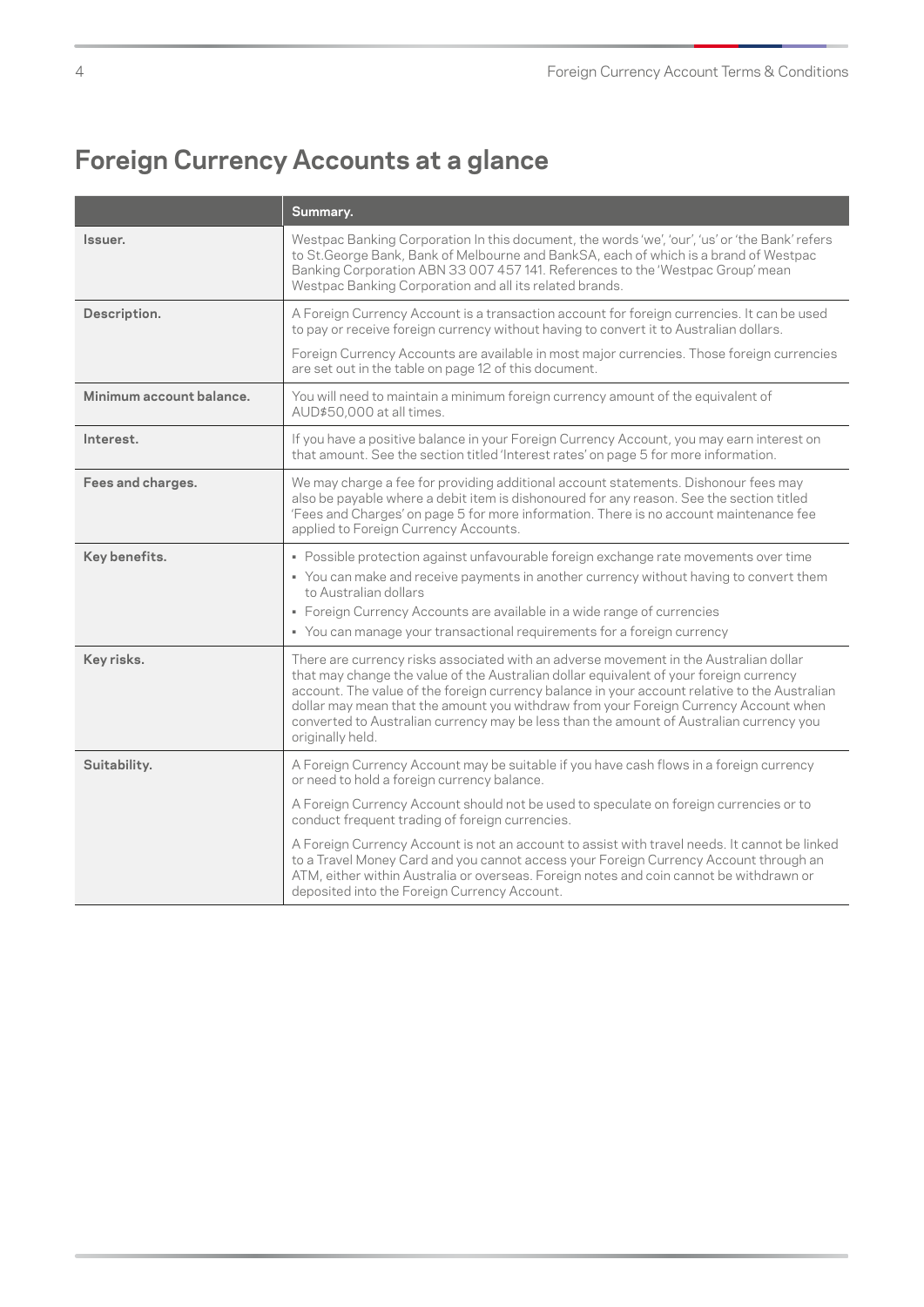#### <span id="page-4-0"></span>**Fees and charges**

Fees and charges are converted to the foreign currency of the Foreign Currency Account using Westpac Group's current exchange rates. They are charged to your Foreign Currency Account or another Westpac Group bank account in the same currency. Alternatively, you may pay fees and charges separately in Australian dollars. These will be debited to an Australian dollar Westpac Group account in the same name as the Foreign Currency Account.

To make an outward telegraphic transfer from your Foreign Currency Account using Online Banking you are required to have an eligible Australian dollar transaction account with Westpac Group containing a sufficient balance to pay the applicable telegraphic transfer fees. You will not be able to proceed with the transaction unless this requirement is satisfied.

There is no account maintenance fee applied to Foreign Currency Accounts.

We may charge a fee for providing additional account statements. The fees are:

• \$40 per page for each duplicate account statement.

Fees for additional statements are payable at the time the event occurs or when the service is provided.

Your Foreign Currency Account is subject to any government taxes and duties. There are currently no government taxes and duties on withdrawals and deposits to your Foreign Currency Account. However, withholding tax may be payable (please refer to the Tax File Numbers and Non-resident withholding tax sections for further information).

There are fees and charges for the services that are commonly used in conjunction with Foreign Currency Accounts. These fees are payable for a banking service that is not related to your Account. The amounts are current as at the effective date of this document but are subject to change without notice.

Contact Westpac Group on 13 33 30 for more information about our fees for other banking services. Information on current standard fees and charges is available on request.

#### These include:

| Outward telegraphic transfers in a foreign<br>currency (via Online Banking except<br>Corporate Online) | \$10 |
|--------------------------------------------------------------------------------------------------------|------|
| Outward telegraphic transfers in Australian<br>dollars (via Online Banking)                            | \$20 |
| Outward telegraphic transfers in Australian<br>dollars or foreign currency (staff assisted)            | \$32 |
| All inward telegraphic transfers in<br>Australian dollars or foreign currency                          | \$15 |
| Issue of foreign currency draft                                                                        |      |

For all other International fees please see the Standard Fees for International products available from your representative.

We may decide not to charge a fee that we are otherwise entitled to charge. Any failure by us to charge a fee does not constitute a waiver of that fee or the right to charge that fee.

Information on current fees and charges is available on request.

## **Key benefits**

- Foreign Currency Accounts allow you to hold balances in a foreign currency. This can potentially provide you with protection against unfavourable foreign exchange movements over time. This may assist you in managing your foreign currency exposures.
- Foreign Currency Accounts are available in a range of currencies. For a full list of available currencies refer to page 12 of this document.
- Apart from uncleared drafts and cheques, you may initiate a request to withdraw your money at any time, as long as you provided an acceptable form of identification when opening the account.

## **Key risks**

- There are currency risks associated with an adverse movement in the Australian dollar that may change the value of the Australian dollar equivalent of your foreign currency account.
- Interest rate risk the interest rate that is applied on your Foreign Currency Account is a variable interest rate determined by Westpac Group, consequently if the interest rate for your foreign currency falls your interest income will reduce.

#### **Interest Rates**

Foreign Currency account interest rates are available through our representatives or from any Westpac Group branch. These rates are subject to change. Information on current interest rates are available on request.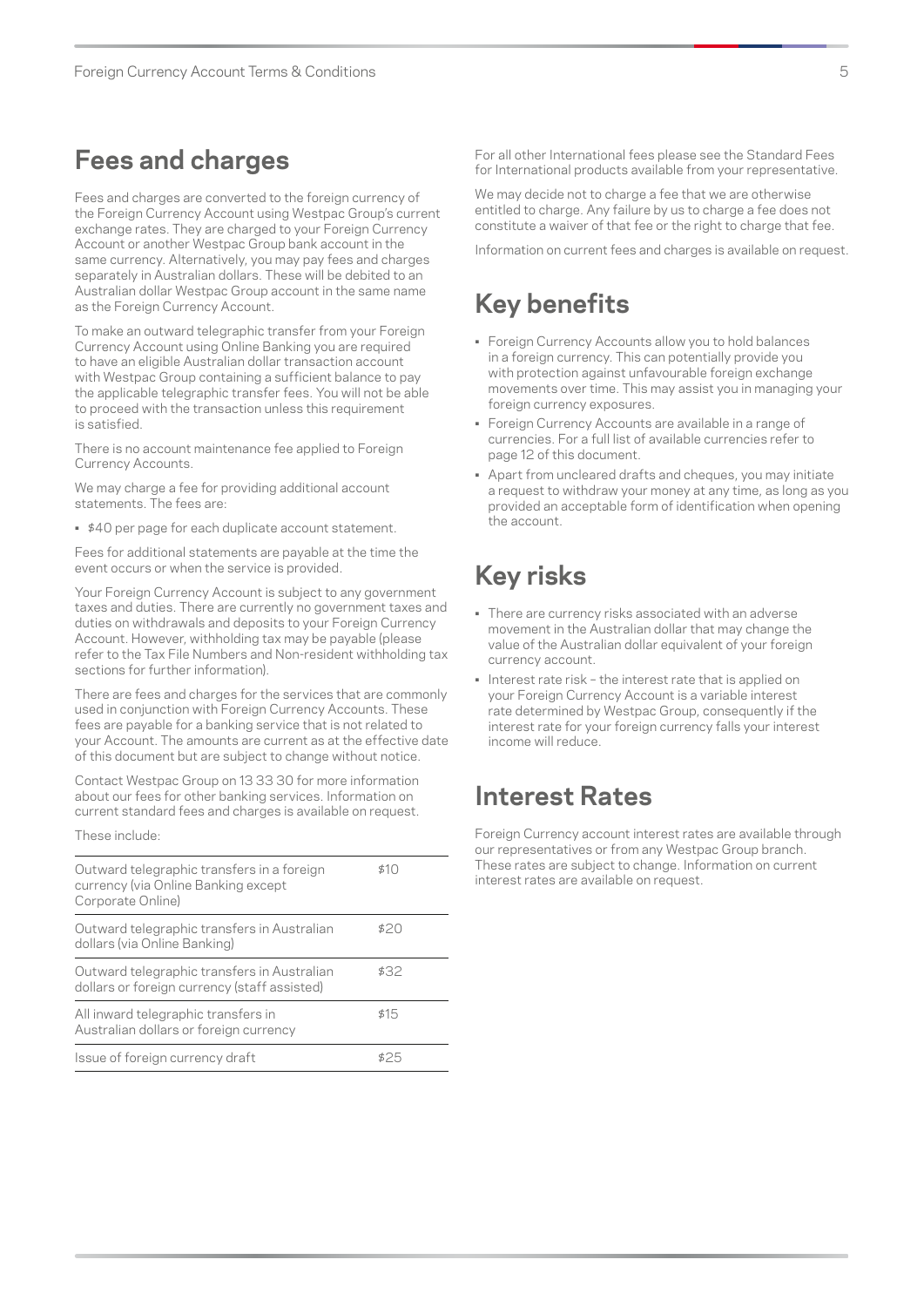## <span id="page-5-0"></span>**Opening an account**

Foreign Currency Accounts are available for both individual and business customers. Foreign Currency Accounts can only be opened in the name of one legal person. Joint accounts are not available. Customers must have an Australian address and currently reside in Australia. Individuals must be at least 18 years of age.

To open a Foreign Currency Account we will need your name, address and your occupation. You may also need to supply the following information if you are a business:

- business name, address and industry details
- the name you wish the account to be in
- the names and residential addresses of all people who will operate the account (signatories)
- a copy of the business or company registration
- details of either the directors, owners or partners of the business, including details of all other account signatories.

We may complete a company search to verify this information. A fee of \$50(AUD) will be charged for this service.

#### **What we need from you**

To open any new Westpac Group account(s) we'll need some important details from you. Depending on the legal nature of your business (company, partnership etc.) you will be required to provide certain documents and information to the Bank.

If this is your first account with us:

Under the *Anti-Money Laundering and Counter Terrorism Financing Act 2006* it is a requirement that the account holder and all signatories to the account must be identified. So if you're opening an account for the first time this applies to you. It also applies to any account holder or signatory who is not an existing customer.

The identification requirements can be met by completing the Westpac Group Customer Identification Procedure which involves providing identity documentation to the Bank. For information on documents required under Westpac Group's Customer Identification Standards please contact any branch or refer to our website – [westpac.com.au/aml.](http://westpac.com.au/aml)

If the account holder or any of the signatories to an account are not identified in terms of the Act, the account will be blocked for all withdrawals, until they are identified.

If you are an existing customer or an account signatory identification requirements may have previously been satisfied so you will only need to provide it again if we ask you.

If you wish to make outward telegraphic transfers from your Foreign Currency Account and you do not already hold an eligible Australian dollar transaction account with Westpac, you will be required to open one at the same time you open your Foreign Currency Account. This is for the purpose of paying applicable telegraphic transfer fees. You will not be able to make telegraphic transfer transactions unless this requirement is satisfied.

#### **Welcome Letter**

Once your account has been opened we will send a welcome letter (which will be received via email for those customers who open their account online) with the details of your Foreign Currency Account.

## **Operating your account**

You can get up-to-date information on your account at any time by contacting your Financial Markets representative. Customers who have access to Online Banking can arrange for access to their Foreign Currency Account information, including the Foreign Currency Account balance, transaction details, accrued interest and historical information. However there may be additional fees for selected services. Refer to the relevant online service terms and conditions for details.

There are several options for paying money into your Foreign Currency Account; however we will not accept foreign currency cash at any time. Deposits may be made by transfer from an existing Westpac Group bank account, by way of a foreign currency draft or cheque or by telegraphic transfer. Deposits can be made via any Westpac Group branch. There is currently no maximum amount that can be deposited into a Foreign Currency Account. However we reserve the right to set a maximum amount at any time with immediate effect. Apart from uncleared drafts and cheques, your money is held for whenever you need it.

We will not process inward or outward payments for a Foreign Currency Account when it is:

- outside of the country/currency cut-off time
- a day on which commercial banks are closed for business in Sydney
- a day on which commercial banks are closed for business in the United States (or any relevant state within the United States). This is applicable for all foreign currencies, not just US dollars
- a day on which commercial banks are closed for business in any other overseas location relevant to the currency involved.

A request to initiate a transaction within these times will instead be processed on the next available business day.

The money you withdraw will not be paid to you in foreign currency cash. Nor is it possible to withdraw foreign currency cash from an ATM. It can be paid in any of the following ways:

- we will undertake a separate foreign exchange transaction to convert the amount to Australian dollars (using Westpac Group's current exchange rates) and deposit those funds into another Westpac Group account in the same name as the Foreign Currency Account;
- the amount can be paid using a foreign currency draft, telegraphic transfer or bank cheque. We charge a fee for these additional services (details of these fees are available on request);
- the amount can be transferred to another Westpac Group Foreign Currency Account (in the same name and currency as the Foreign Currency Account with no fees applying).

Chequebooks and card access are not available on Foreign Currency Accounts.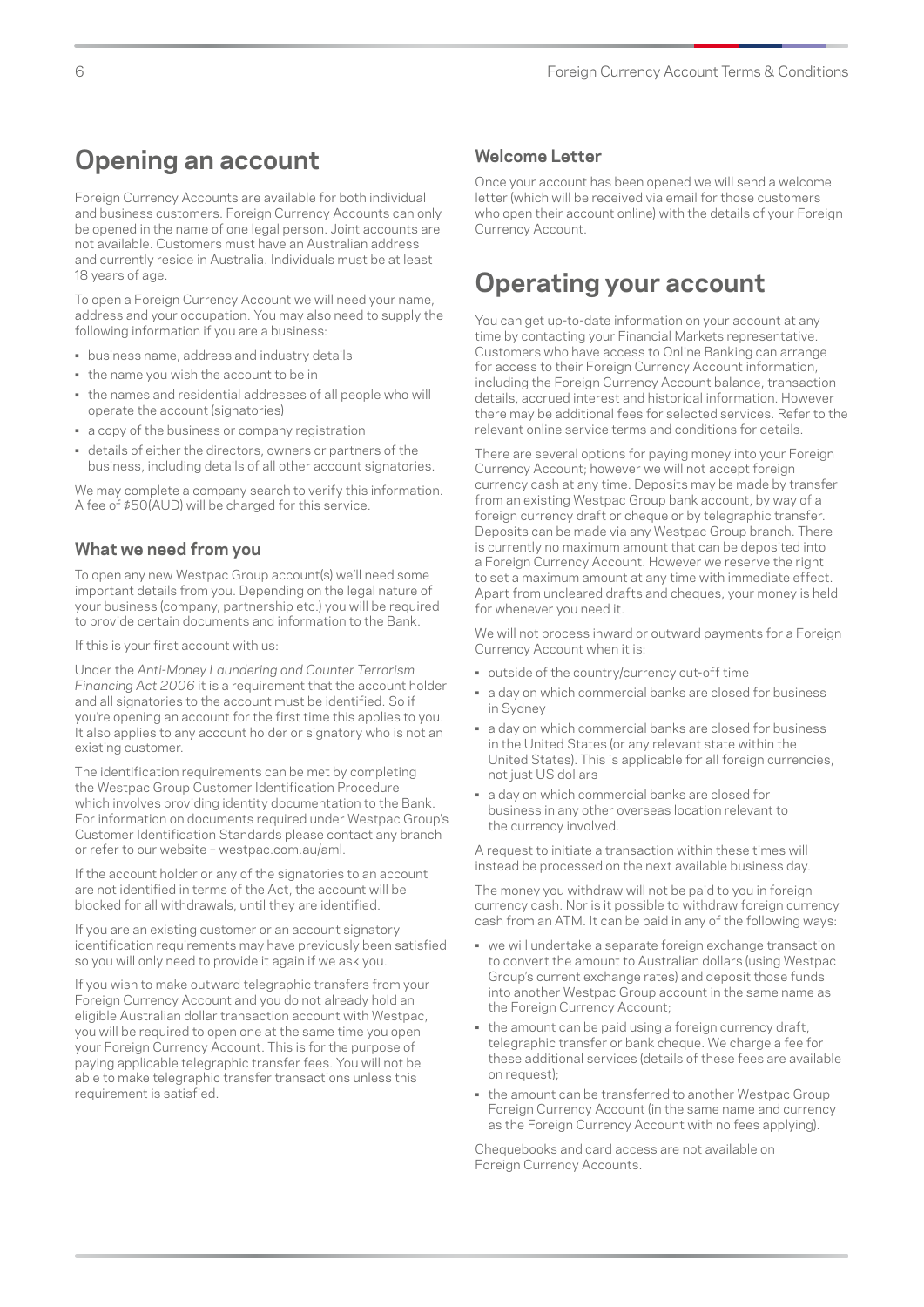<span id="page-6-0"></span>The proceeds of foreign currency drafts or cheques will be credited to your Foreign Currency Account once cleared by the overseas bank (a process which can in some cases take more than 4 weeks). We may, in our absolute discretion and subject to applicable internal approvals being given. credit your Foreign Currency Account with the amount of the foreign currency draft or cheque before clearance by the overseas bank.

In all cases, if a draft or cheque is subsequently dishonoured, we will debit your Foreign Currency Account for the amount of the dishonoured item together with a dishonour fee and any costs, charges and expenses we have incurred.

#### **Standard Settlement Instructions for Foreign Currency Accounts**

When remitting or providing instructions for any foreign currency payments to your accounts domiciled with Westpac Banking Corporation, please ensure you provide the following instructions.

Beneficiary Bank: St.George Banking Group, Sydney Australia

SWIFT/BIC Code: SGBLAU2S

Beneficiary Name:

Beneficiary Account number:

Please select our Correspondent bank for each currency:

| Currency   | <b>Bank Name</b>                  | <b>BIC</b>         |
|------------|-----------------------------------|--------------------|
| USD        | JPMorgan Chase, NY                | CHASUS33XXX        |
| GBP        | Royal Bank Of Scotland,<br>London | RBOSGB2LXXX        |
| <b>FUR</b> | ING, Belgium                      | BBRUBEBB010        |
| INR        | Westpac, India                    | WPACINBBXXX        |
| PHP        | <b>HSBC, Philippines</b>          | <b>HSBCPHMMXXX</b> |
| 7AR        | Standard Bank, SA                 | SBZAZAJJXXX        |
| CAD        | Nova Scotia, Canada               | NOSCCATTXXX        |
| SGD        | HSBC, Singapore                   | HSBCSGSGXXX        |
| <b>SFK</b> | Skandinaviska Enskilda<br>Banken  | <b>FSSESESSXXX</b> |
| N7D        | Westpac, New Zealand              | WPACN722XXX        |
| <b>JPY</b> | Mizhou Bank, Japan                | <b>MHCBJPJTXXX</b> |
| <b>FJD</b> | Westpac, Fiji                     | <b>WPACEJEXXXX</b> |
| <b>DKK</b> | Nordea, Denmark                   | <b>NDFADKKKXXX</b> |
| THB        | <b>HSBC, Thailand</b>             | <b>HSBCTHBKXXX</b> |

#### **Account statements**

We will issue you a statement at least every six months (or more frequently if you request) unless we are unable, after taking reasonable steps, to locate you.

The statement is designed to clearly show the transactions you have made.

Some transactions may not appear on the statement you receive in the mail, because the statement may have been issued before the transaction was processed. These are called unstatemented transactions and you can find up-to-date details about them by contacting your Financial Markets representative or Online Banking. If your account is inactive for three months or more, we may at our discretion change your account statement cycle to either quarterly or six monthly. Please be advised that:

- all entries on statements should be checked carefully and any apparent or possible unauthorised transaction promptly reported to us.
- it will assist any claim you may need to make regarding any lack of authority, including forgery, or any other discrepancy if you notify us within three months of receiving your statement of account, if there is any cheque noted on your statement which we have paid but you did not authorise, or if any other amount has been debited to your Account without your authority.

If you need additional copies of your statement or would like access to information on your transactions, contact your Westpac Financial Markets Representative or visit your local branch. We may charge a fee for providing additional account statements.

If, for any reason, your contact details or the account signatories change, you must notify your Westpac Financial Markets representative as soon as possible. Unless you have given us adequate prior notification of changes to contact details or other account information, we cannot be held responsible for any resulting errors or losses provided that any errors or losses are not caused by any fraud, wilful misconduct or negligence on the part of Westpac Group or any of its employees, agents or subcontractors.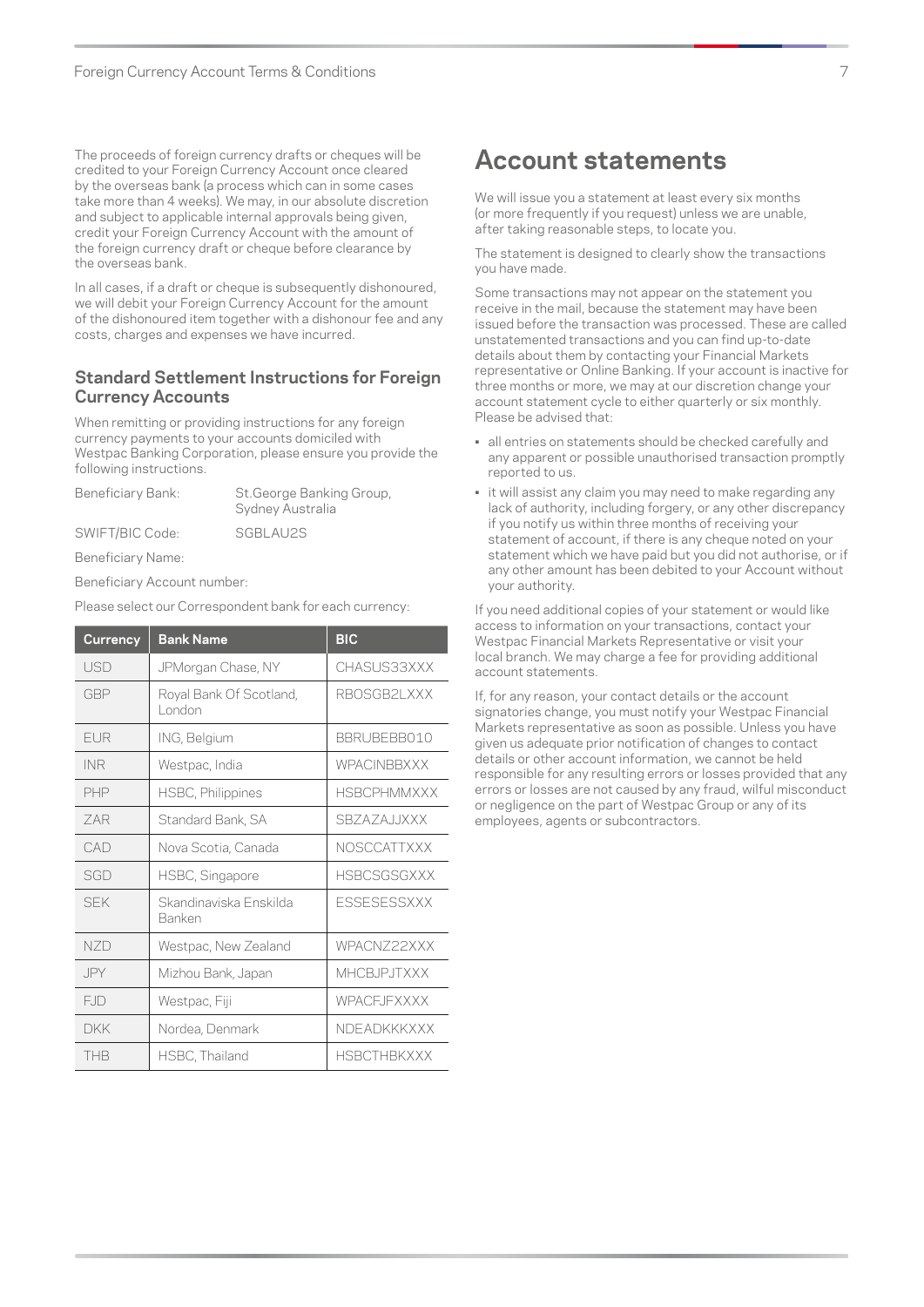## <span id="page-7-0"></span>**Taxation**

Interest earned on your Foreign Currency Account may be taxable. Taxation law is complex and its application will depend on a person's individual circumstances. When determining whether or not this product is suitable for you, you should consider the impact it will have on your own taxation position and seek professional advice on the tax implications it may have for you.

When you open a Foreign Currency Account, you may wish to provide your Tax File Number ('TFN'), your Australian Business Number ('ABN') or an exemption reason. This is because accounts that earn interest are subject to the Pay-As-You-Go ('PAYG') withholding rules.

- If the investment is made in the course of an enterprise (that is, business activities), you may provide an ABN as an alternative to your TFN.
- If a formal trust is established and a trustee makes the investment, the trustee may quote the TFN of the trust.

Providing us with your TFN or ABN is advisory but not compulsory. If you are an Australian resident and do not provide us with your TFN, ABN or exemption reason, we are required to deduct withholding tax at the highest marginal tax rate plus any levies imposed by the Australian Government from time to time from the interest and remit the withheld amount to the Australian Taxation Office.

If you are not an Australian resident, Westpac Group must withhold non-resident withholding tax from interest.

Westpac Group is required to report details of income earned, withholding tax deducted and TFNs quoted on an account, to the Australian Taxation Office annually. The collection of TFNs and their use and disclosure are strictly regulated by the *Privacy Act (1988).*

## **Goods and Services Tax**

Where Westpac Group is liable to pay Goods and Services Tax (GST) or any similar tax on a supply made in connection with this product/service, then you agree to pay an additional amount equal to the consideration payable for the supply multiplied by the prevailing GST rate and any foreign currency conversion fees applicable.

#### **Closing an account**

You can close your Foreign Currency Account at any time by supplying written authority to your Financial Markets representative.

When we close your Foreign Currency Account, we will pay you the net credit balance of your account. The net credit balance is the credit balance plus any deposit interest, less any accrued fees and government charges up to the closing date. As with any other withdrawal, we will not pay funds in foreign currency cash when a Foreign Currency Account is closed. Funds will be paid using one of the methods described in the section headed Operating your account.

We may close your account due to unsatisfactory conduct or for any other reason we deem appropriate, such as an account being used for an illegal purpose. We may also close an account if the account becomes inactive. An account becomes inactive if you do not make any deposits and/or withdrawals during a continuous six-month period. If we close your account, we will notify you in writing at the address shown on our records, and if appropriate will send you the net credit balance of your account.

We reserve the right to cease to offer Foreign Currency Accounts for any particular currency, for example because of market disruption to that currency, foreign government exchange controls, or liquidity reasons. We will notify you of our intention to cease to offer a particular currency and provide you a timeframe to make alternative arrangements and close the account. If you do not respond within the time specified in the notice, we may close your Account and convert the foreign currency into Australian dollars at the prevailing exchange rate on the day.

## **Account combination**

We have the right to combine your Foreign Currency Account with any other Westpac Group account you hold, such as a loan or credit account without your prior consent. That is, we can transfer sufficient money from your Foreign Currency Account to clear any debt you owe us in other loan or deposit accounts. If we do this, the balance of your Foreign Currency Account will reduce by the amount used for this purpose. You agree that you may not set off any amounts we owe you (for example credit balances in your accounts) against amounts you owe us.

If we exercise our right to combine accounts, we will notify you promptly in writing at the postal or electronic address shown in our records.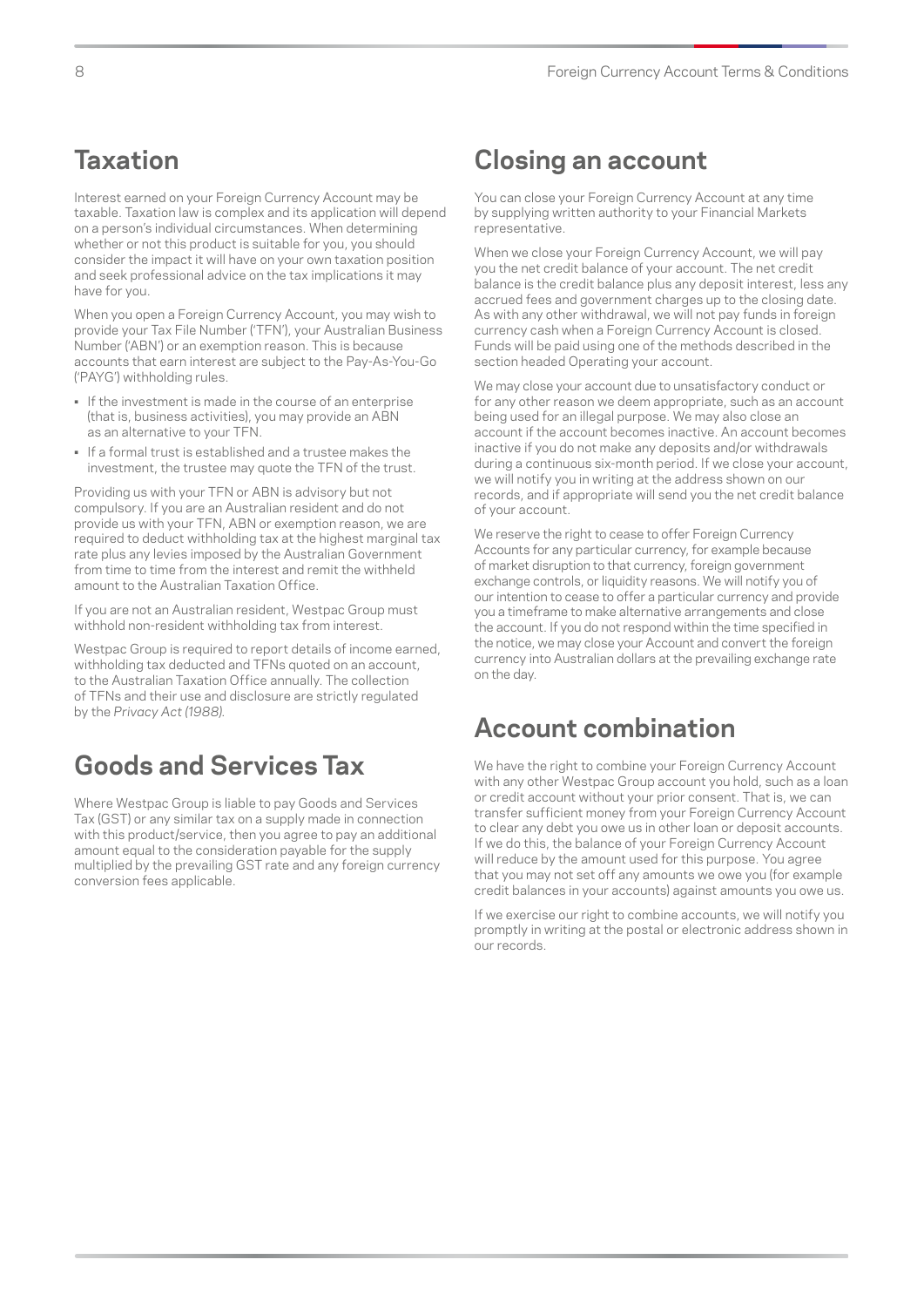## <span id="page-8-0"></span>**Assignment**

You may not at any time assign any right, title or interest in or to your Foreign Currency Account without our prior written consent.

Westpac may assign any of its rights or benefits under these terms and conditions without your prior consent. Westpac Group may disclose information about you relevant to those rights or benefits for that purpose.

#### **Changes to terms and conditions**

We may change the terms and conditions of your account. If we do, we will tell you about the change as soon as reasonably possible; this includes changes to our standard fees and charges or an interest rate.

If we change an interest rate, we will tell you no later than the date of the change, unless we are unable to do so because the rate is calculated according to an external reference (including money market) rate or a variable or floating rate.

Aside from changes to interest rates, if we believe a change is unfavourable to you, we will give you 30 days prior notice of such change. However, notwithstanding the foregoing, we may give you a shorter notice or no notice of an unfavourable change if:

- It is reasonable for us to manage an immediate and material risk, or
- There is a change to, or introduction of, a government change which you pay directly or indirectly, then, unless the government publicises the introduction or charge, we will tell you about the change reasonably promptly after the government notifies us.

Advance notice may also not be given when a change is due to an immediate need to restore or maintain the security of our systems or of individual accounts.

You agree we may notify you of any of the above types of changes as follows, depending on the circumstances: by advertisement in the national or local media, in writing (which will be sent to your postal or email address as shown in our records), by electronic device or communication, by making the particulars of changes available on our website (stgeorge.com.au), or by a combination of these methods. You may, at any time, vary the electronic device or communication method you have nominated, or terminate your agreement to allow us to notify you through any electronic method.

If any term or condition is found to be void or unenforceable on grounds of unfairness or any other reason, the remaining terms and conditions will continue to apply to the extent possible as if the void or unenforceable term or condition is removed.

## **Telephone conversations**

Conversations about your Foreign Currency Account may be recorded. This is standard market practice. We do this to make sure that we have complete records of the details of all transactions. Recorded conversations are retained for a limited period and may be used where there is a dispute or for staff monitoring purposes.

You will need to advise at the start of the call if you do not wish to be recorded. However, we will not enter into any transaction over the telephone unless the conversation is recorded.

# **Banking Code of Practice**

We have adopted the Banking Code of Practice 2019 (Banking Code). The Banking Code sets out the standards of practice and service for Australian banks to follow when dealing with certain customers.

If we provide you with a 'banking service' and you are an 'individual' or a 'small business' (each term as defined in the Banking Code) , the relevant provisions of the Banking Code will apply in addition to, and prevail to the extent of any inconsistency with, these terms and conditions.

You can obtain a copy of the Banking Code from our or any of our branches. Please let us know if you would like to discuss whether or not the Banking Code will apply to you. Our contact details are set out on page 2.

### **The ePayments Code**

The ePayments Code governs certain electronic payments to or from your account where you are an individual. We will comply with this code where it applies.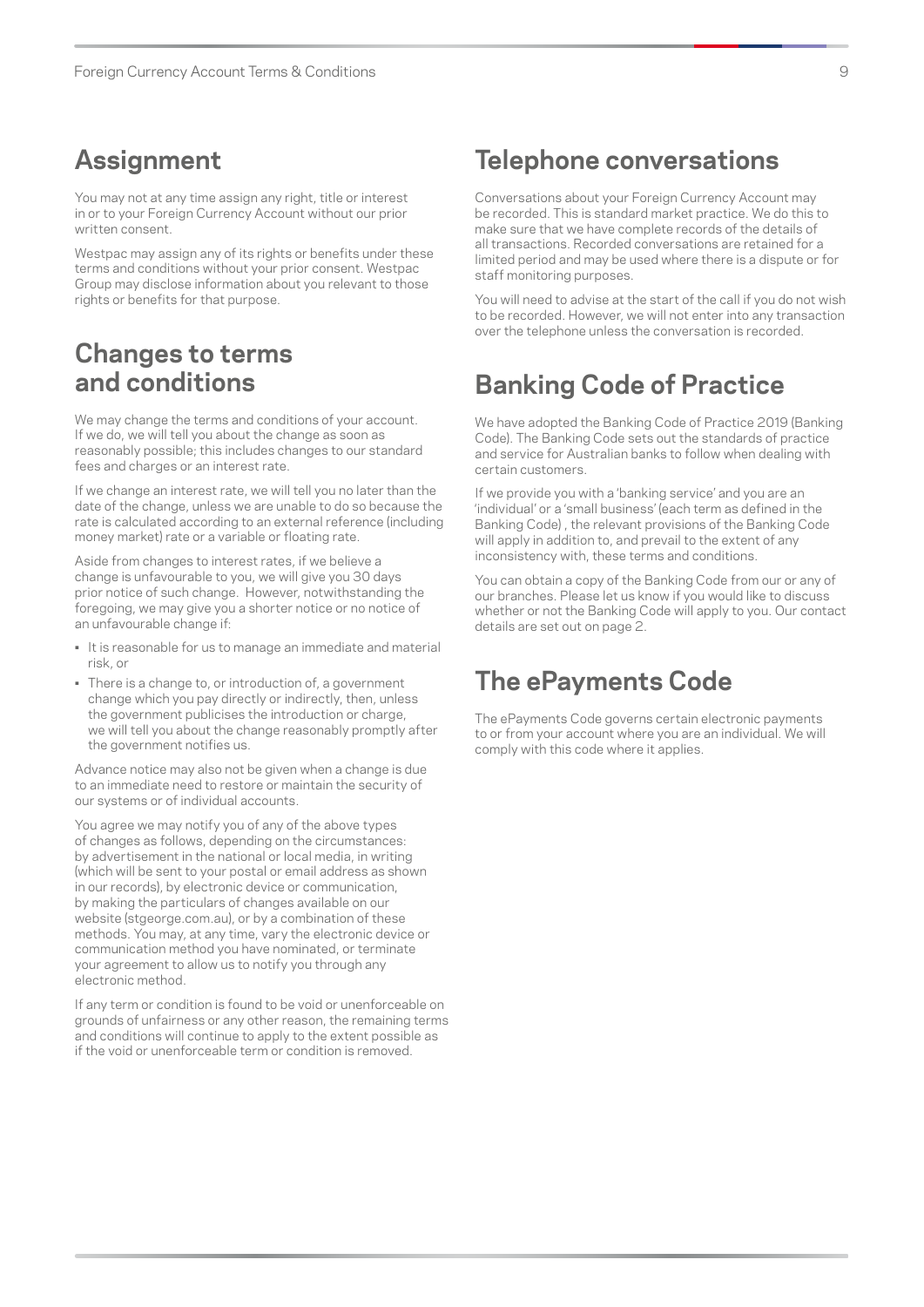## <span id="page-9-0"></span>**What happens if your details change?**

If your address or other relevant details change, please notify us as soon as possible. This can be done by calling your Financial Markets representative.

If the account signatories change, please notify us as soon as possible by contacting your Financial Markets representative.

Please note that unless you have given us adequate prior notification of account changes, we cannot be held responsible for any resulting errors or losses.

# **Privacy and Confidentiality**

#### **Confidentiality**

The Bank has a general duty of confidentiality towards you, except in the following circumstances where:

- disclosure is compelled by law;
- there is a duty to the public to disclose;
- the interests of the Bank require disclosure;
- disclosure is made with your express or implied consent;
- if it is required to be disclosed to the officers, employees, legal or financial advisers, auditors or to any other person in Australia or overseas (including any of our subcontractors) for the purposes of giving effect to this document or assisting in the performance of our functions and activities.

#### **Privacy Statement**

In order to process your application for a product or service for the organisation of which you are a representative or signatory, or to provide or manage the provision of that product or service, we may collect personal information about you from you or that organisation. We may also use your personal information to comply with legislative or regulatory requirements in any jurisdiction, prevent fraud, crime or other activity that may cause harm in relation to our products or services and help us run our business.

If you do not provide all the information we request, we may need to reject the application or we may no longer be able to provide that product or service.

We may disclose your personal information to other members of the Westpac Group, anyone we engage to do something on our behalf, and other parties that assist us with our business.

We may disclose your personal information to an entity which is located outside Australia. Details of the countries where the overseas recipients are likely to be located are in our privacy policy.

As a provider of financial services, we have obligations to disclose some personal information to government agencies and regulators in Australia, and in some cases offshore. We are not able to ensure that foreign government agencies or regulators will comply with Australian privacy laws, although they may have their own privacy laws. By using our products or services, you consent to these disclosures.

We are required or authorised to collect personal information from you by certain laws. Details of these laws are in our privacy policy.

Our privacy policy is available at [stgeorge.com.au](http://stgeorge.com.au) or by calling 13 33 30. It covers how:

- you can access the personal information we hold about you and ask for it to be corrected;
- you may complain about a breach of the Australian Privacy Principles or a registered privacy code and how we will deal with your complaint; and
- we collect, hold, use and disclose your personal information in more detail.

#### **Other acknowledgements and consents**

We may confirm the details of the information provided in the application.

Where you have provided information about another individual, you must make them aware of that fact and the contents of the Privacy Statement.

If you provide us with another person's personal information (as defined in the *Privacy Act 1988* (Cth) or any variation or replacement of it ("**Privacy Act**")) in connection with this document, you confirm that you have notified the person (or otherwise made them aware) that we will collect, use, hold and disclose their personal information in accordance with any privacy notice we provide to you or, in the absence of a privacy notice, our privacy policy (as updated from time to time).

You must comply with the Privacy Act in relation to any personal information you provide to us in connection with this document, and if you engage in activities in a jurisdiction other than Australia, you must comply also with the privacy laws in that jurisdiction.

We will use your personal information to contact you or send you information about other products and services offered by the Westpac Group or its preferred suppliers. Please call us on 13 33 30, call your Client/Customer Manager or visit any of our branches if you do not wish to receive marketing communications from us.

#### **Foreign Tax Residents**

We are required under domestic and international laws to collect and report financial and account information relating to individuals and organisations who are, or may be, foreign tax residents. We may ask you whether you or any shareholder, beneficiary, settlor or controlling person are a foreign tax resident from time to time, such as when you open an account with us, or if your circumstances change. If you do not provide this information to us we may be required to limit the services we provide to you.

Unless you tell us otherwise, by completing any application, you certify that any shareholder, named beneficiary, settlor or controlling person is not a foreign tax resident. You must tell us if you, or any shareholder, named beneficiary, settlor or controlling person is, or becomes, a foreign tax resident (unless an exemption applies, such as for shareholders of listed companies). Where there are no named beneficiaries (e.g. for beneficiaries identified only as a class) you must tell us if a beneficiary is a foreign tax resident immediately when any decision is made to identify and make a distribution to them. You may contact us to provide foreign tax residence information by calling 1300 725 863.

We cannot give tax advice, so please contact your independent tax advisor if you need help finding out whether any person is a foreign tax resident.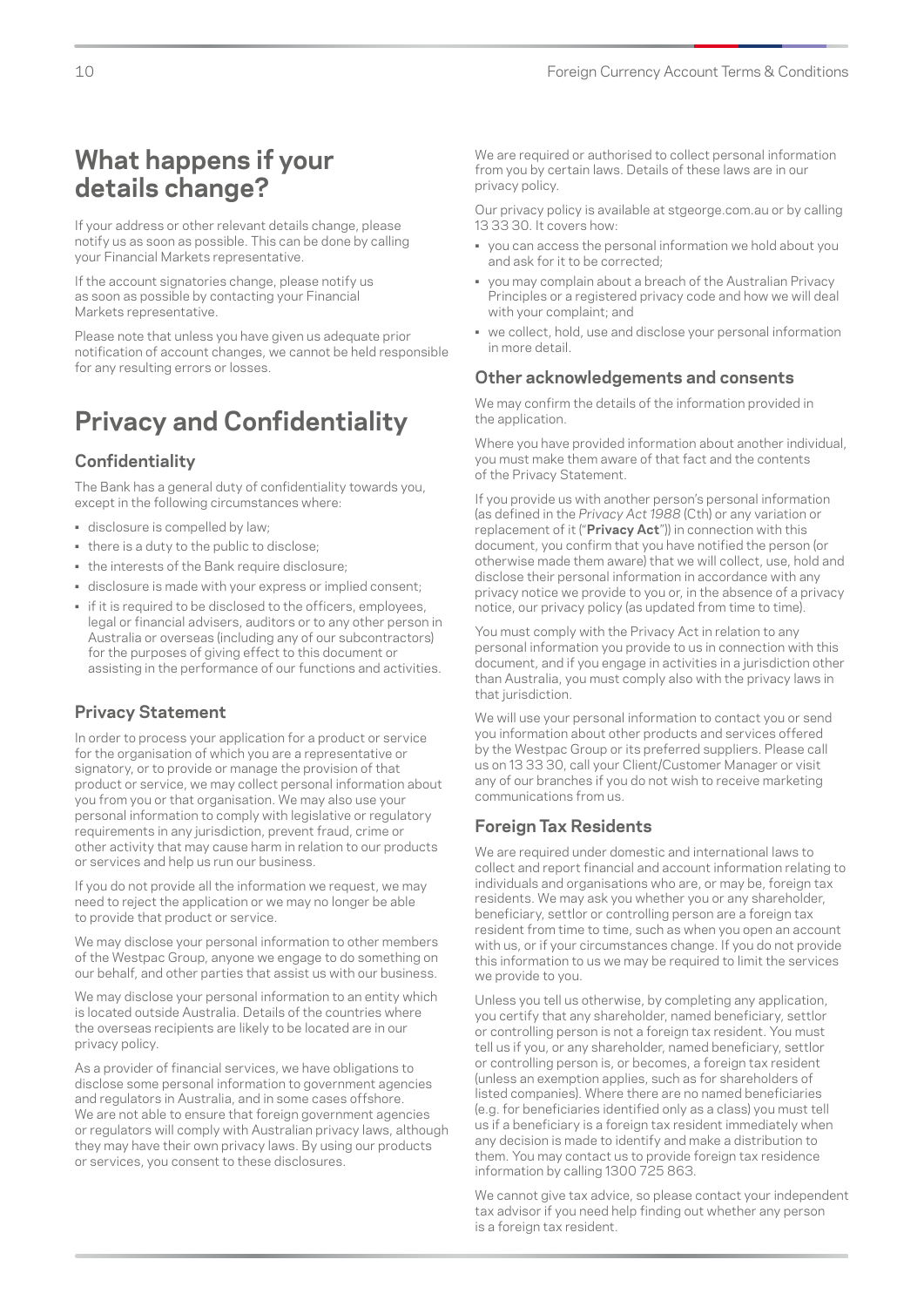### <span id="page-10-0"></span>**What to do if you have a problem or dispute**

#### **Getting your complaint heard**

Sometimes you may want to talk about problems you are having with us. Fixing these problems is very important to us. We've put in place ways of dealing with your issues quickly and fairly.

#### **Please talk to us first**

We aim to resolve your complaint at your first point of contact with us. So please raise your complaint with any of the people handling your banking.

You can contact us 24 hours a day, 7 days a week from anywhere in Australia, by:

Phone: 13 33 30

- Email: Go to our website [stgeorge.com.au](http://stgeorge.com.au) and click on 'Contact Us'.
- Mail: St George Bank Locked Bag 1 Kogarah NSW 1485

#### **What to do if you are still unhappy**

If you are not satisfied with our response, you may be able to lodge a complaint with the Australian Financial Complaints Authority (AFCA). AFCA's contact details are:

Online: www.[afca.org.au](http://www.afca.org.au)

- Email: [info@afca.org.au](mailto:info@afca.org.au)
- Phone: 1800 931 678 (free call)
- Mail: Australian Financial Complaints Authority GPO Box 3 Melbourne VIC 3001

# **Financial Claims Scheme**

Deposits held in Foreign Currency Accounts are not covered by the Australian Government's Financial Claims Scheme (Scheme). Information about the Scheme can be obtained from the Australian Prudential Regulation Authority (APRA) website at w[ww.apra.gov.au](http://www.apra.gov.au).

## **Not a Protected Account**

The Foreign Currency Account is not a 'protected account' under the *Banking Act 1959* with the result that the priority available to protected accounts under section 13A(3) (c) of the Banking Act will not apply to Foreign Currency Accounts.

## **Communicating with you**

From time to time, members of the Westpac Group may contact you with or send you information about other Westpac products and services that we feel might be of relevance or benefit.

(Westpac Group refers to Westpac Banking Corporation and its related bodies corporate which include companies that bear the 'Westpac, St.George, Bank of Melbourne, BankSA' or 'BT' name)

Although we encourage you to receive this information, it is not compulsory. If you do not wish to receive it, please advise us in one of these four ways:

- call Telephone Banking on 132 032;
- write to us at GPO Box 3433, Sydney NSW 2001;
- call your Westpac Financial Markets Representative; or
- visit any of our branches.

You don't need to do this if you have already told us you do not want to receive this sort of information.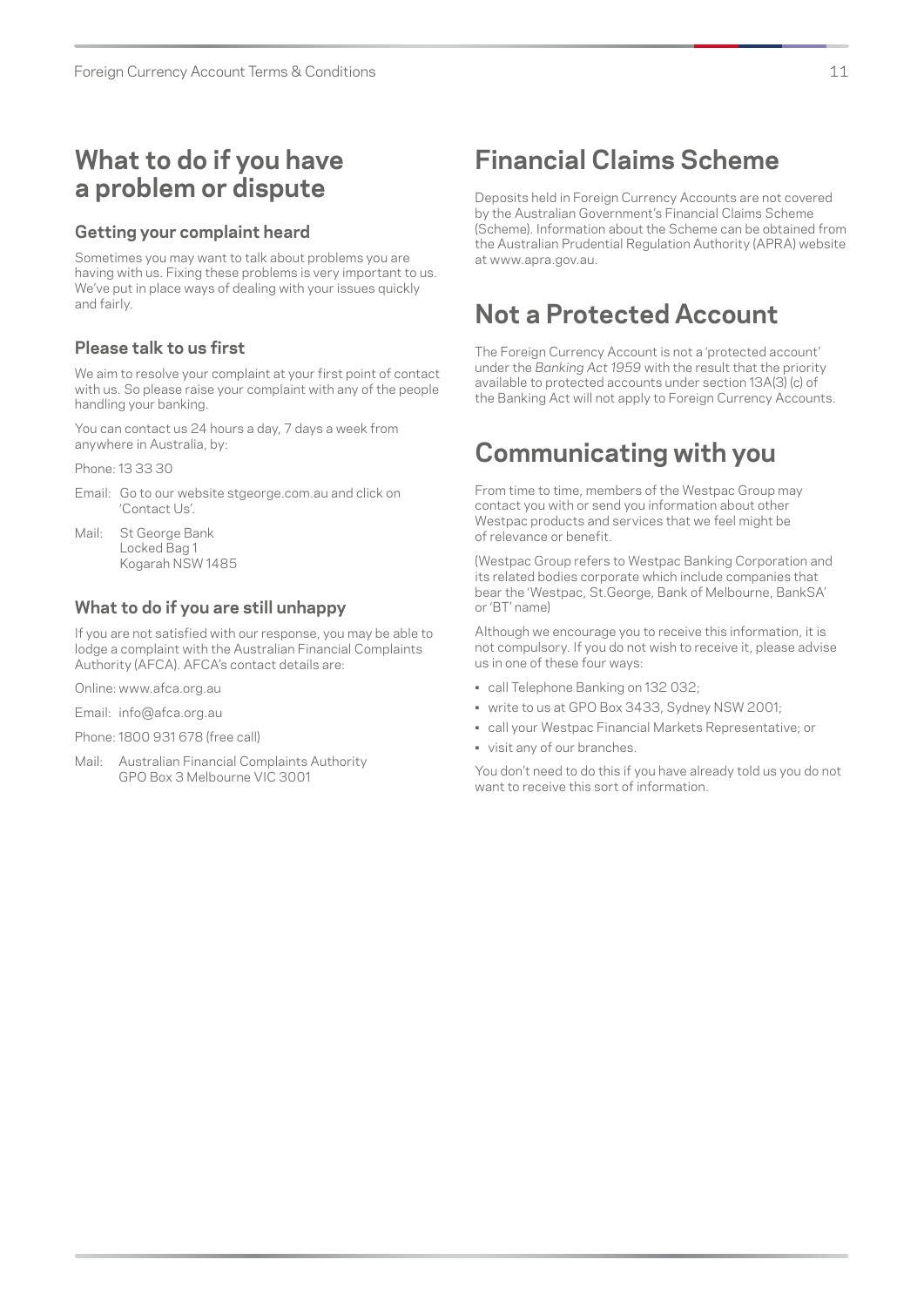### <span id="page-11-0"></span>**Anti-Money Laundering and Counter-Terrorism Financing Obligations**

Please be advised that in order for Westpac Group to meet its regulatory and compliance obligations, we will be increasing the levels of control and monitoring we perform.

You should be aware that:

- transactions may be delayed, blocked, frozen or refused where we have reasonable grounds to believe that they breach Australian law or sanctions (or the law or sanctions of any other country);
- where transactions are delayed, blocked, frozen or refused, Westpac Group and its correspondents are not liable for any loss you suffer (including consequential loss) in connection with a Foreign Currency Account;
- we may from time to time require additional information from you to assist us in the above compliance process; and
- where legally obliged to do so, we will disclose the information gathered to regulatory and/or law enforcement agencies, other banks, other members of the Westpac Group, service providers or to other third parties.

You provide Westpac Group the following undertakings and indemnify us against any potential losses arising from any breach by you of such undertakings:

- you will not initiate, engage in or effect a transaction that may be in breach of Australian law or sanctions (or the law or sanctions of any other country); and
- your use of the Foreign Currency Account does not breach any Australian law or sanctions (or the law or sanctions of any other country).

# **External Service Providers**

We may subcontract any of our rights and obligations to another person in Australia or overseas.

We may disclose or share any information you provide to us with any such person. Details of the countries where the overseas recipients are likely to be located are in any privacy notice we may provide to you or in the absence of a privacy notice our privacy policy (as updated from time to time).

# **Foreign currencies available**

From time to time, Foreign Currency Accounts in certain currencies, are unable to be opened online. Interest will be calculated on either a 360 or 365 day basis as per the table below.

| United States Dollars (USD) | 360 |
|-----------------------------|-----|
| Great Britain Pounds (GBP)  | 365 |
| Canadian Dollars (CAD)      | 360 |
| Danish Kroner (DKK)         | 360 |
| Euro (EUR)                  | 360 |
| Hong Kong Dollars (HKD)     | 365 |
| Japanese Yen (JPY)          | 360 |
| New Zealand Dollars (NZD)   | 365 |
| Norwegian Kroner (NOK)      | 360 |
| Singapore Dollars (SGD)     | 360 |
| Swedish Kronor (SEK)        | 360 |
| Swiss Francs (CHF)          | 360 |
| Thailand Baht (THB)         | 365 |
| South African Rand (ZAR)    | 360 |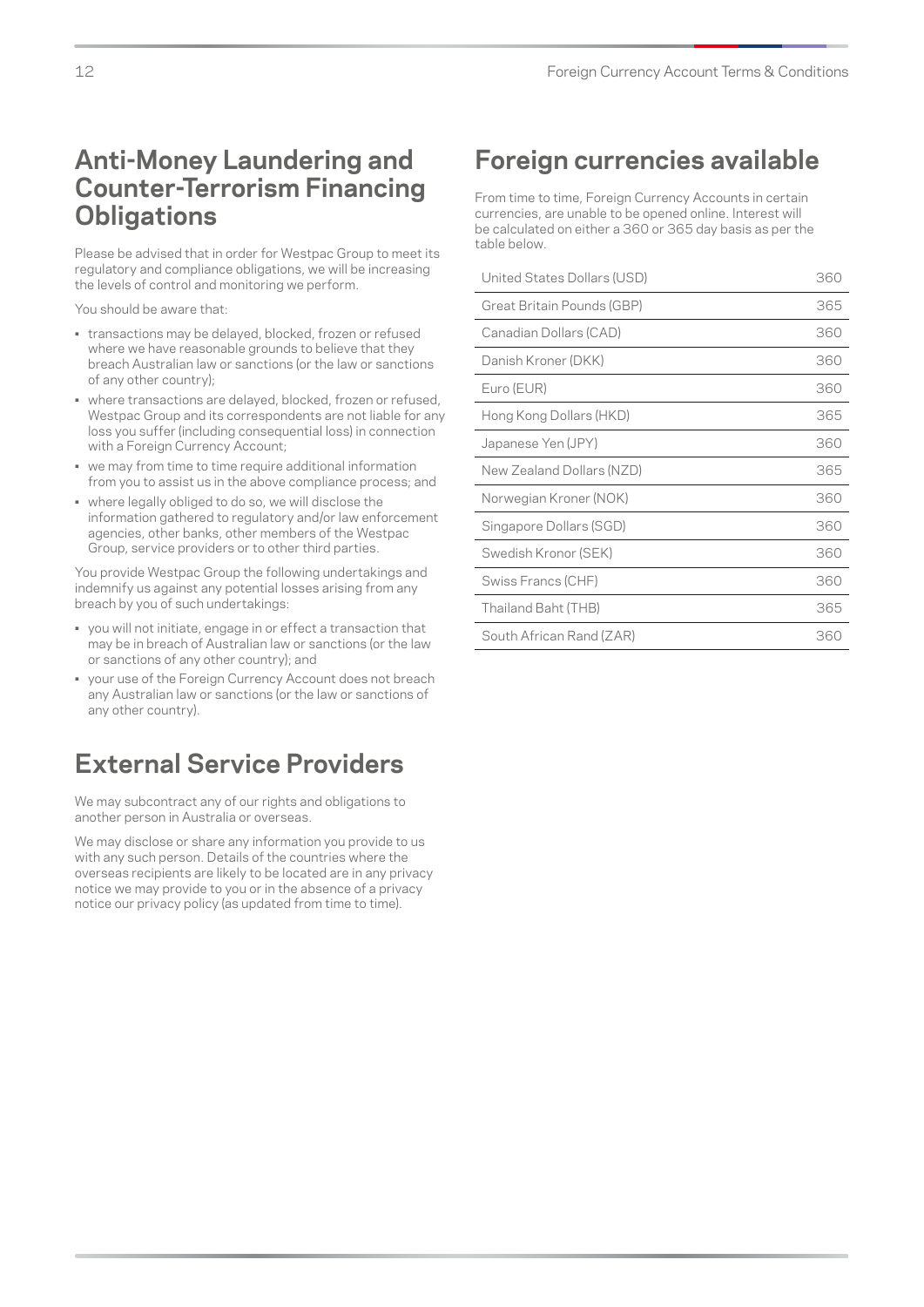Foreign Currency Account Terms & Conditions 13

This page has been left blank intentionally.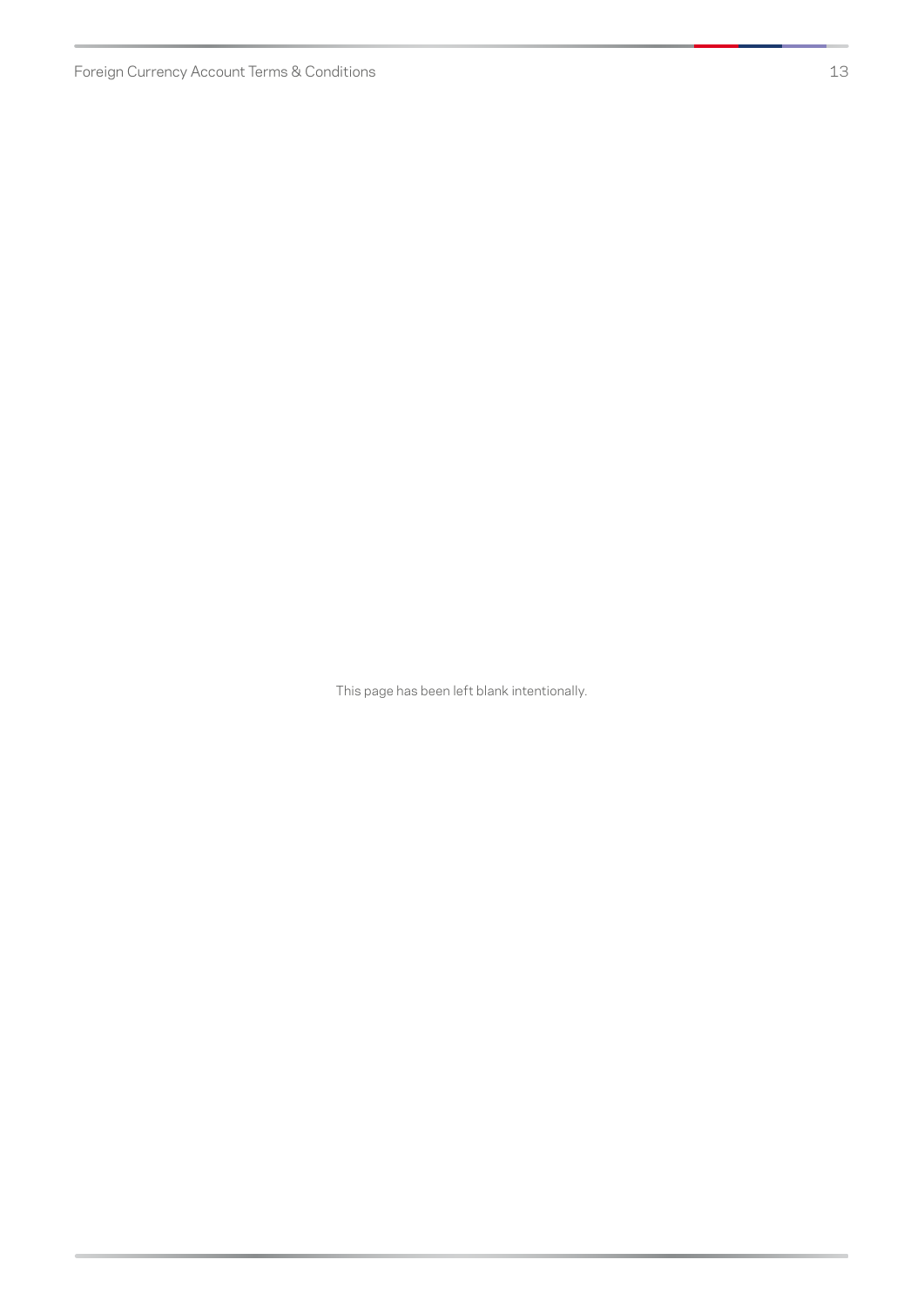This page has been left blank intentionally.